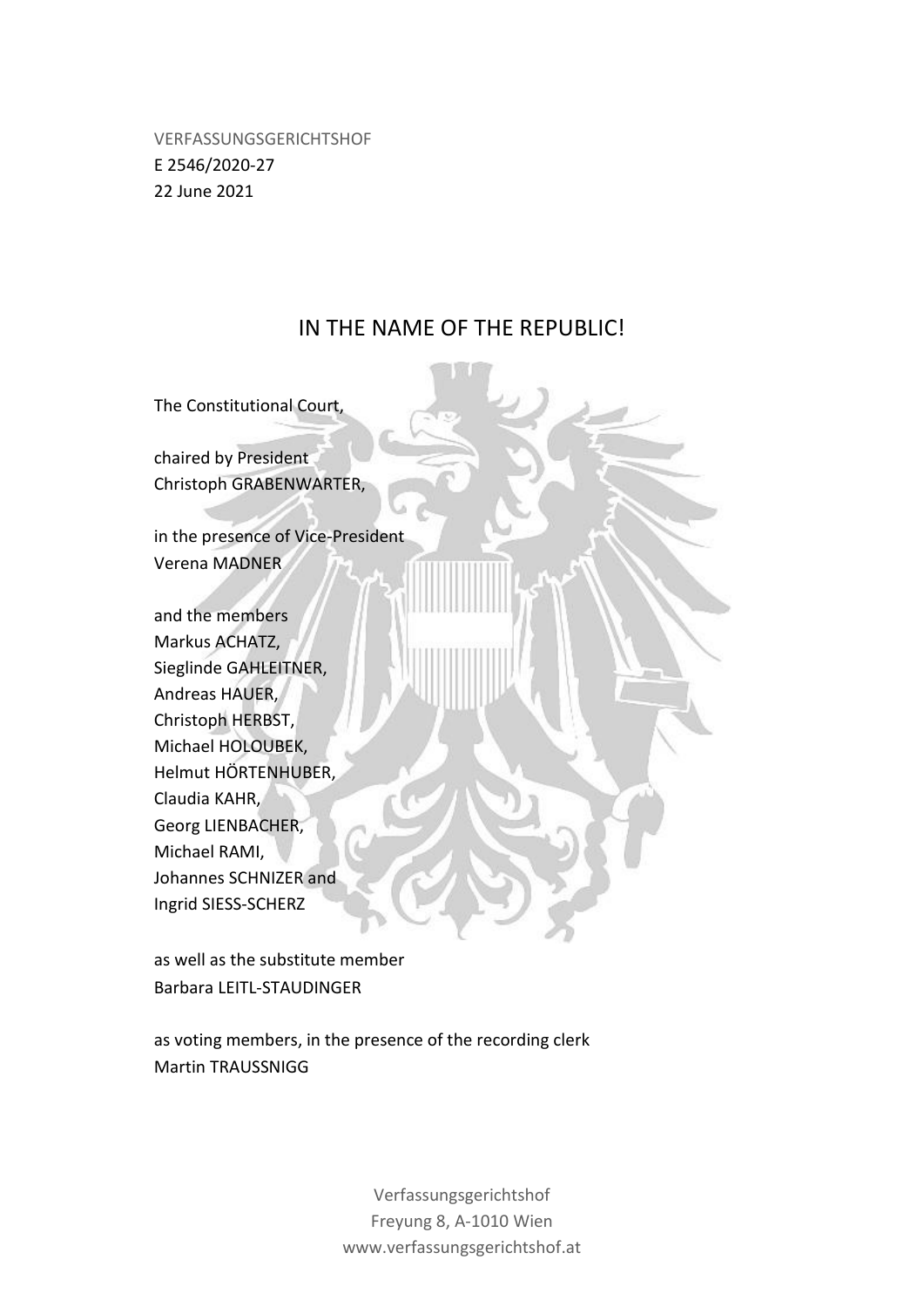decided today after private deliberations pursuant to Article 144 of the Constitution (*Bundes-Verfassungsgesetz, B-VG*) in the case of the complaint filed by \*\*\*, \*\*\*, \*\*\*, represented by Anton Fischer, Attorney at Law, Hockegasse 17/16, 1180 Wien, appointed to provide legal aid and represented by Clemens Lahner, Attorney at Law, Burggasse 116, 1070 Wien, against the decision by the Federal Administrative Court of 16 June 2020, Z G311 2221582-1/9E, and pronounced as follows:

- I. The contested decision has neither violated any of the complainant's constitutionally guaranteed rights nor have the complainant's rights been violated through the application of an unlawful general legal norm.
- II. The complaint is dismissed.

# **I. Reasoning**

# **Facts, complaint and preliminary proceedings**

1. The complainant, a national of the Republic of Lithuania, submitted an application for international protection on 15 April 2019. Within the framework of the first interview conducted by representatives of the public security service, the complainant stated, in summary, that he was a Lithuanian Jew, a lawyer and a human rights activist. He said that he had destroyed a commemorative plaque in Vilnius dedicated to a Lithuanian general responsible in 1941 for the rounding up of Jews in ghettos and the murder of 14,000 Jews, among them 22 relatives of the complainant. Having been detained by the police for 54 hours, he was released and charges were brought against him. He was fined to pay € 33,000.00 plus the costs of the repair of the commemorative plaque. He was told that failure to pay the fine would result in his arrest. The complainant also stated that a "Nazi group" in Vilnius intended to kill him. For these reasons, he had decided to leave Lithuania.

1

2. When questioned at the Federal Office for Immigration and Asylum about the reasons for his flight from Lithuania, the complainant stated, in summary, that in his opinion his application for asylum was justified. He had destroyed a "Nazi 2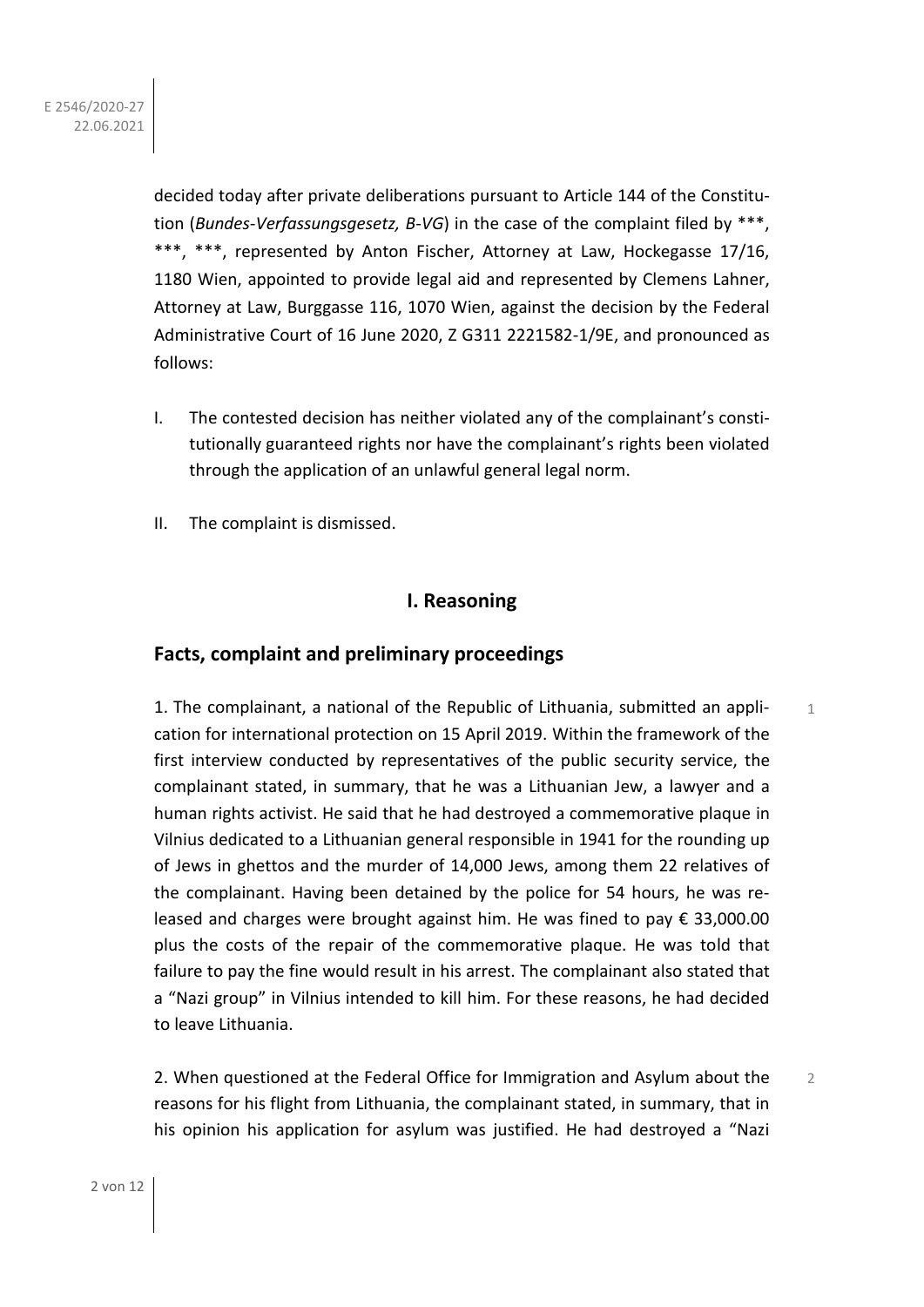memorial" and had therefore been convicted to a 75-day prison sentence. He pointed out that the Jewish community in Lithuania had been fighting in vain for 22 years to have the commemorative plaque removed. After he had destroyed the commemorative plaque with a hammer, he had been detained for 54 hours under impossible conditions, although detention was permitted by law for no more than 48 hours. He had been beaten and given only pork to eat, which, as a Jew, was forbidden to him for religious reasons. Moreover, he had been forced to share a 2  $m<sup>2</sup>$  cell with another inmate without any privacy when taking a shower or using the toilet. He had not been allowed to speak to his lawyer and had been taken directly to the court without any possibility of preparing his case. He also said that Lithuanian "Nazis" frequently called for him to be killed, a fact which he reported to the police, but without any result.

3. By administrative decision dated 20 June 2019, the Federal Office for Migration and Asylum rejected the application for international protection. The complaint raised against this decision was dismissed as unfounded by the Federal Administrative Court on 16 June 2020 without oral hearing. 3

In stating the reasons for its decision, the Federal Administrative Court held that the complainant was a citizen of the European Union. The Court noted that Lithuania was regarded as a safe country of origin and has been a Member State of the European Union since 1 May 2004. Since its accession to the European Union, the Republic of Lithuania has signed all subsequent treaties. The Court further stated that the general human rights situation can be assessed to be positive on the basis of said acts of European Union law. In the Court's opinion, this conclusion can be drawn from the recitals of Protocol No. 24 to the Treaty on European Union (Protocol on Asylum for Nationals of Member States of the European Union, hereinafter also called Protocol No. 24), which explicitly state that pursuant to Article 6 paragraph 1 of the Treaty on European Union, the Union recognizes the rights, freedoms and principles set out in the Charter of Fundamental Rights of the European Union and respects the fundamental rights pursuant to Article 6 paragraph 1 of the Treaty on European Union as well as the guarantees of the European Convention on Human Rights. As a Member State of the European Union, the Republic of Lithuania is a state under the rule of law and a democracy within the meaning of European Union law. In the Court's opinion, the fundamental ability and willingness of the Lithuanian security

4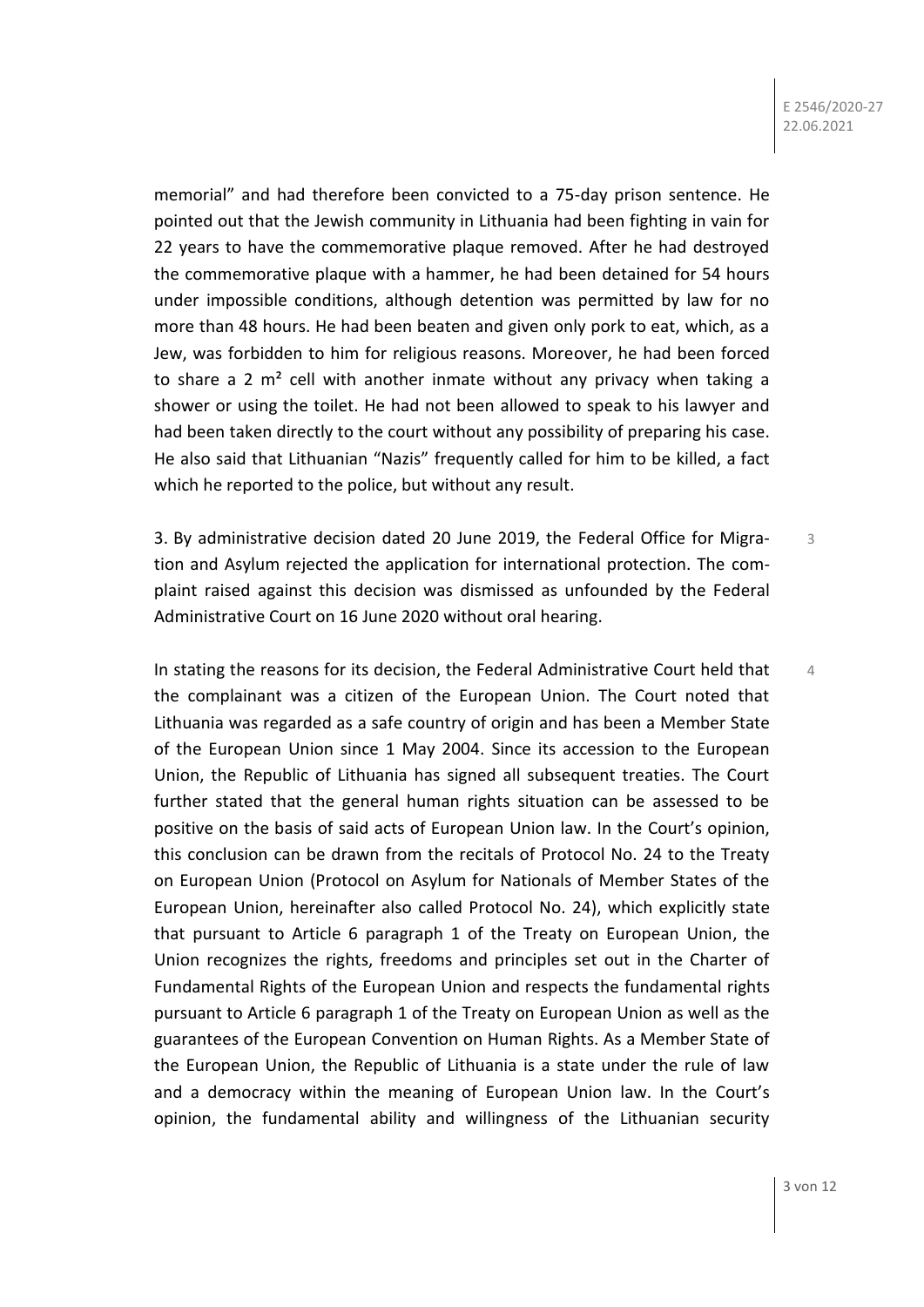authorities to protect the country's citizens can therefore be taken for granted. Furthermore, no treaty infringement proceedings were pending against the Republic of Lithuania. In legal terms, the conclusion to be drawn from Protocol No. 24 was that the application for asylum was unfounded. Point (d) of the Sole Article of Protocol No. 24 allows an application for protection to be examined in an individual case. However, prior to a more detailed examination of the case, it must be decided if the application – which is deemed to be manifestly unfounded – is of sufficient substance to require an examination in view of Austria's obligation to comply with the provisions of the Geneva Convention Relating to the Status of Refugees.

5

For this provision to apply, the asylum seeker would have to present the story of his flight credibly and plausibly in terms that correspond to the actual conditions in the country of origin. The court stated that the historical events referred to by the complainant, especially as regards General Jonas Noreika, were neither denied nor belittled. For the deciding court it was understandable that the Jewish community perceived the commemorative plaque as a provocation and an insult. Nevertheless, the court stated that it failed to see that the complainant was subject to a form of persecution that would constitute grounds for asylum within the meaning of the Refugee Convention. The complainant had been arrested in accordance with the provisions of Lithuanian penal law and convicted to a prison sentence of 75 days and payment of damages in the amount of € 2,000.00. The complainant had not been denied the right to appeal against this sentence and had exercised this right. Moreover, he had lodged an official complaint against the treatment he experienced during his arrest and detention, but the respective court decisions on this matter were still pending. As regards the human rights violations alleged by the complainant, the court stated that the latter, after exhaustion of all domestic remedies, had the right to put his case before the European Court of Human Rights. In the court's opinion, the complainant had not been subject to unlawful or arbitrary arrest or punishment for the reasons mentioned in the Refugee Convention, as the penal provision applied was not explicitly targeted at members of the Jewish community, and the sentence pronounced was not disproportionately severe. Hence, given that the case on hand did not constitute grounds for a decision within the meaning of point (d) of the Sole Article of Protocol No. 24 and did not meet the requirements of points (a) to (c) of the Sole Article of Protocol No. 24, the application for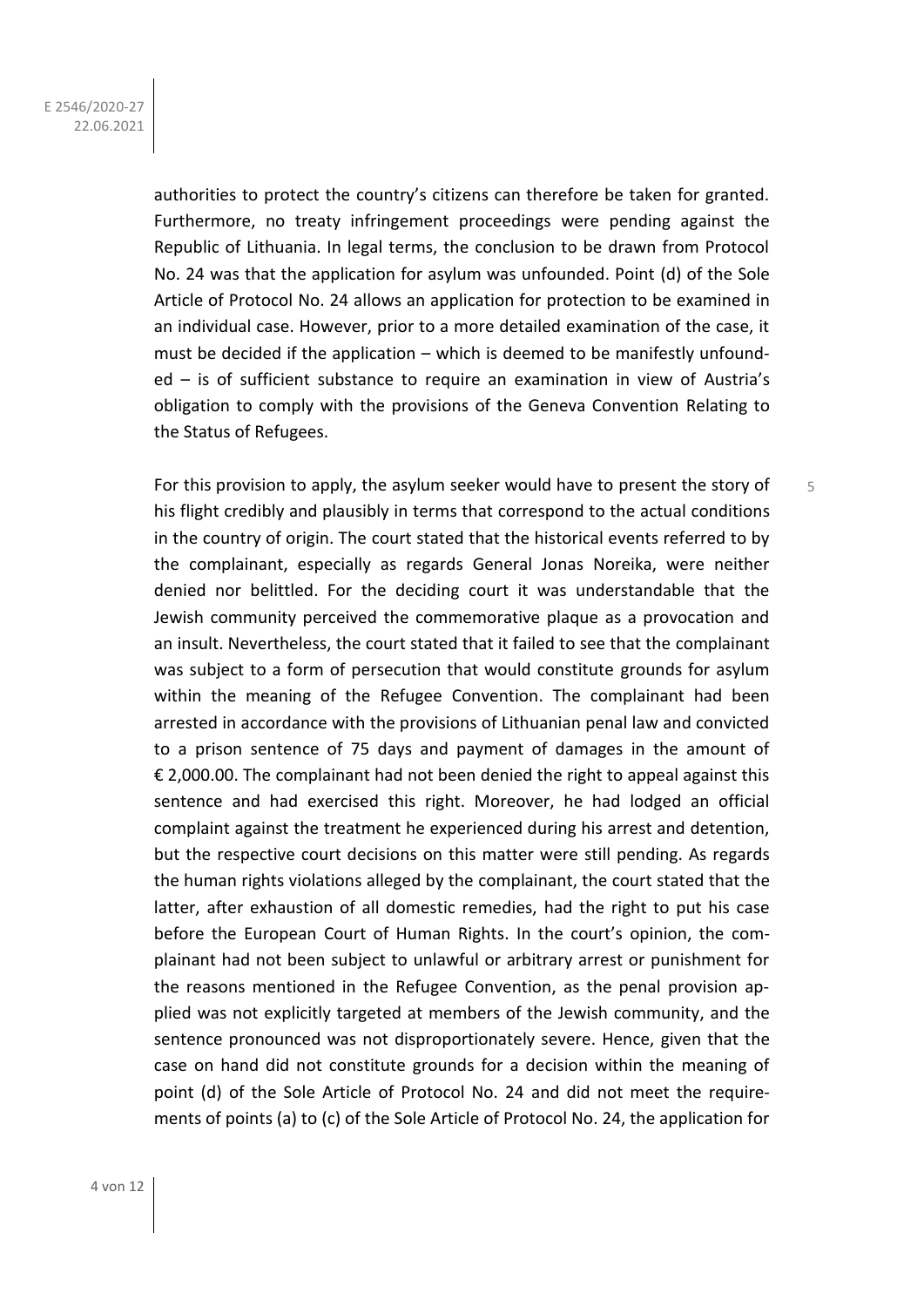7

asylum submitted by a national of a Member State of the European Union was not allowed to be taken into consideration or processed. The court stated that the authority concerned had rightly rejected the application for asylum and the complaint therefore had to be dismissed.

4. In the present complaint, which is based on Article 144 of the Constitution (*Bundes-Verfassungsgesetz, B-VG*), the complainant, stating detailed reasons, complains against the violation of the constitutionally guaranteed right to equal treatment of non-citizens relative to one another and the absence of an oral hearing (Art. 47 FRC). In summary, he states the following: 6

According to the complainant, the contested ruling of the Federal Administrative Court is of an arbitrary nature for several reasons. He states that the Federal Administrative Court essentially bases its decision on the recitals of Protocol No. 24 on Asylum for Nationals of Member States of the European Union. According to the complainant, the court holds that Lithuania is regarded as a safe country of origin in which the rule of law and democratic conditions are to be taken for granted. The complainant does not fail to understand that Protocol No. 24 establishes the legal presumption that applications for asylum by Union citizens are to be assessed as being manifestly unfounded and therefore, as a rule, are not to be individually examined. However, he states that the fourth case mentioned in Protocol No. 24 (point (d) of the Sole Article) allows a unilateral decision by a Member State, which *a priori* is to be based on the presumption that the application is manifestly unfounded. According to the complainant, the first step within the framework of the cursory examination to be performed consists in establishing if the application for international protection is substantive enough to require a more detailed examination to comply with Austria's obligations under the Refugee Convention. Pursuant to this provision, the asylum seeker has to present the story of his flight credibly and plausibly in terms that are in line with the conditions in the country of origin. Moreover, he has to explain in plausible terms that are in line with the conditions in the country of origin why he has not availed himself of the protection by his country of origin. The complainant states that the contested decision does not meet these requirements, as no investigations whatsoever were conducted on the most essential aspects of relevance to the proceedings. If the Federal Administrative Court had investigated the situation of Jews in Lithuania and human rights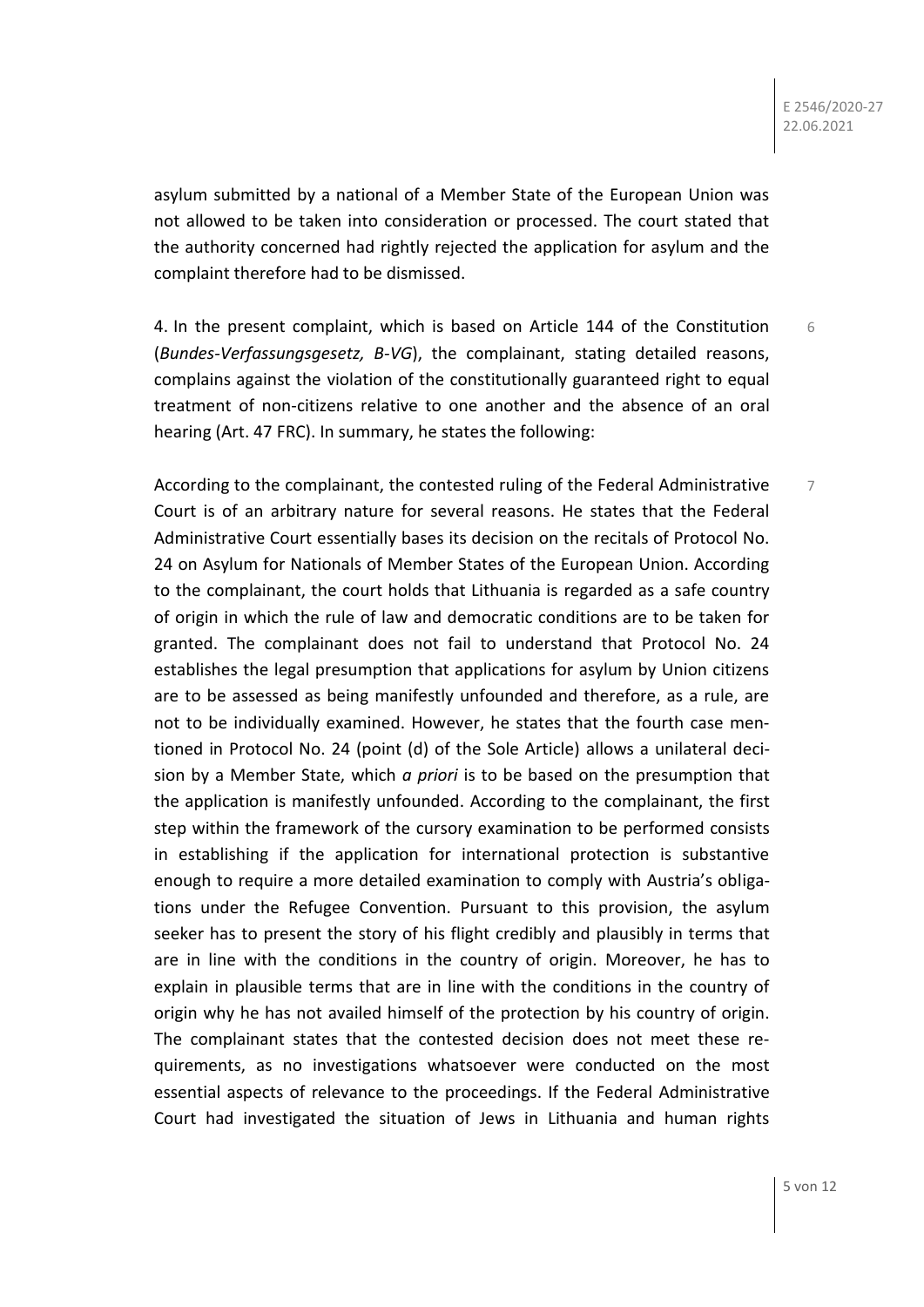violations by Lithuanian security authorities, it would have had to arrive at a result more favorable for the complainant, as the presumption of manifest unfoundedness would have been refuted. The Federal Administrative Court would have had to repeal the negative decision by the authority concerned and decide pursuant to point (d) of the Sole Article of Protocol No. 24. According to the complainant, the contested decision contains neither country conditions reports nor reports on the situation in Lithuania. An examination of the complainant's submission against the background of conditions in his country of origin apparently had not taken place at all. The complainant notes that current country reports show the alarming situation of Jews in Lithuania, where locations of crucial importance for the Jewish community had been vandalized in 2020. He referred to a report by the United Nations Human Rights Committee of 26 July 2018, which expressed concern regarding the implementation of legal mechanisms to protect victims of hate crime/hate speech and explicitly referred to Jews as a group affected. The complainant pointed out that failure to conduct any investigations of his complaint concerned the central aspect of the ability and willingness of the Lithuanian state to provide protection and to have human rights violations by the Lithuanian security authorities followed up. The complainant stated that he had drawn attention to existing reports, which had, however, in no way been taken into account by the Federal Administrative Court. Moreover, he stated that the contested decision did not contain any plausible reasoning, as it essentially referred to the appraisal of evidence by the authority concerned. The complainant emphasized that there was no indication in the decision that the evidence referred to in the statement of complaint had at all been considered. As none of the evidence presented was explicitly mentioned, let alone appraised as evidence, it was impossible to understand on what grounds the Federal Administrative Court had come to the conclusion that the complainant's application was manifestly unfounded. In the complainant's opinion, essential evidence had been completely ignored and investigations on essential facts had not been carried out. Hence, the contested decision, given the severe deficiencies in its legal assessment and the investigative procedure, and the implausible or rather missing reasoning, was of an arbitrary nature and in violation of the complainant's constitutionally guaranteed right of equal treatment of non-citizens relative to one another. If the Federal Administrative Court had taken the complainant's statement of complaint into account and considered current country reports, it would have had to decide in accordance with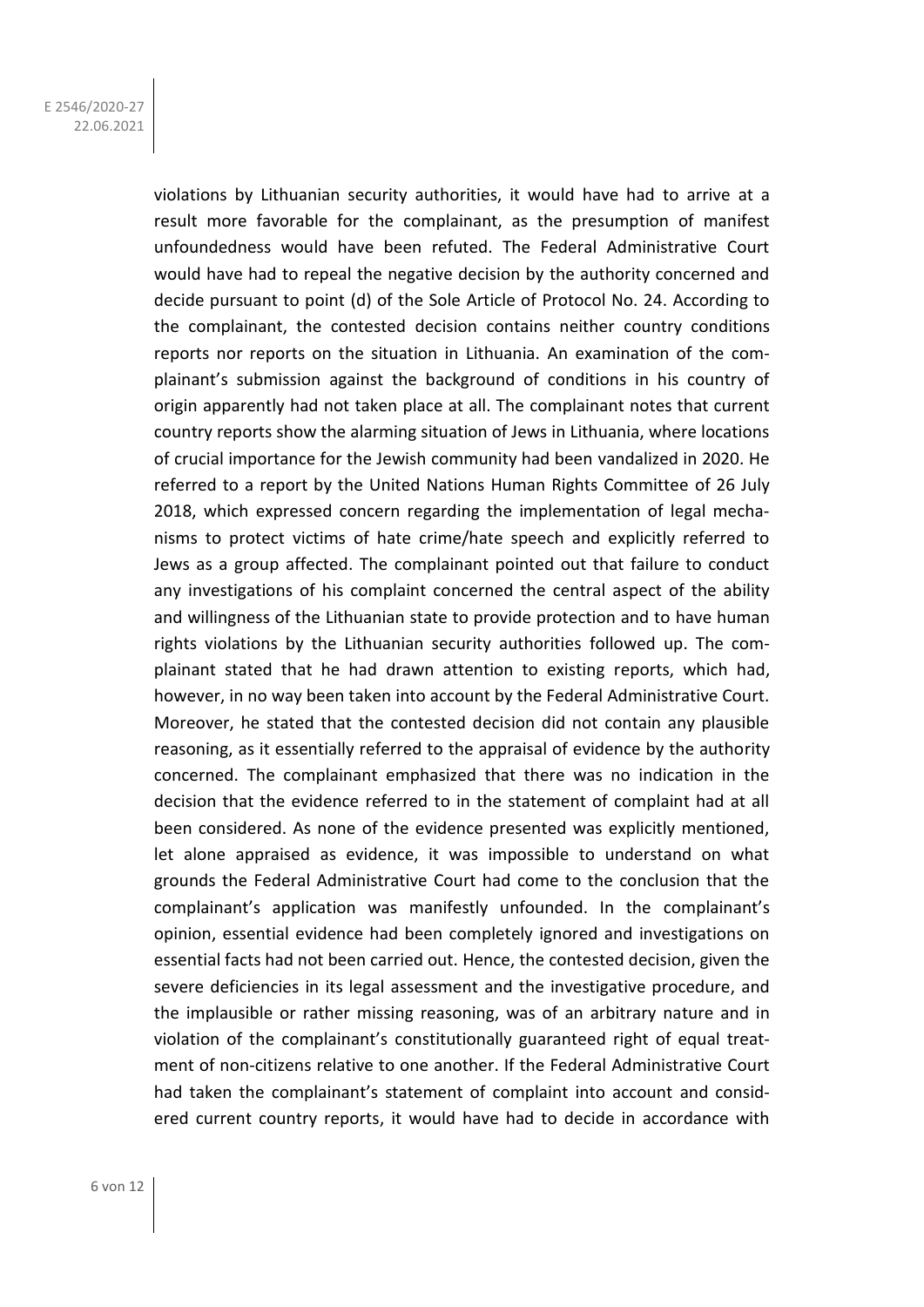point (d) of the Sole Article of Protocol No. 24. Moreover, the complainant holds that pursuant to Article 47 of the FRC the Federal Administrative Court would have had to conduct oral hearings.

5. The Federal Administrative Court submitted the administrative and court files, but refrained from submitting a written statement. 8

### **II. The Law**

Protocol No. 24 on Asylum for Nationals of Member States of the European Union, Official Journal 2880 C 115, 305, reads as follows: 9

#### "PROTOCOL (No. 24)

#### ON ASYLUM OF NATIONALS OF MEMBER STATES OF THE EUROPEAN UNION

THE HIGH CONTRACTING PARTIES,

WHEREAS, in accordance with Article 6(1) of the Treaty on European Union, the Union recognises the rights, freedoms and principles set out in the Charter of Fundamental Rights,

WHEREAS pursuant to Article 6(3) of the Treaty on European Union, fundamental rights, as guaranteed by the European Convention for the Protection of Human Rights and Fundamental Freedoms, constitute part of the Union's law as general principles,

WHEREAS the Court of Justice of the European Union has jurisdiction to ensure that in the interpretation and application of Article 6, paragraphs (1) and (3) of the Treaty on European Union the law is observed by the European Union,

WHEREAS pursuant to Article 49 of the Treaty on European Union any European State, when applying to become a Member of the Union, must respect the values set out in Article 2 of the Treaty on European Union,

BEARING IN MIND that Article 7 of the Treaty on European Union establishes a mechanism for the suspension of certain rights in the event of a serious and persistent breach by a Member State of those values,

RECALLING that each national of a Member State, as a citizen of the Union, enjoys a special status and protection which shall be guaranteed by the Member States in accordance with the provisions of Part Two of the Treaty on the Functioning of the European Union,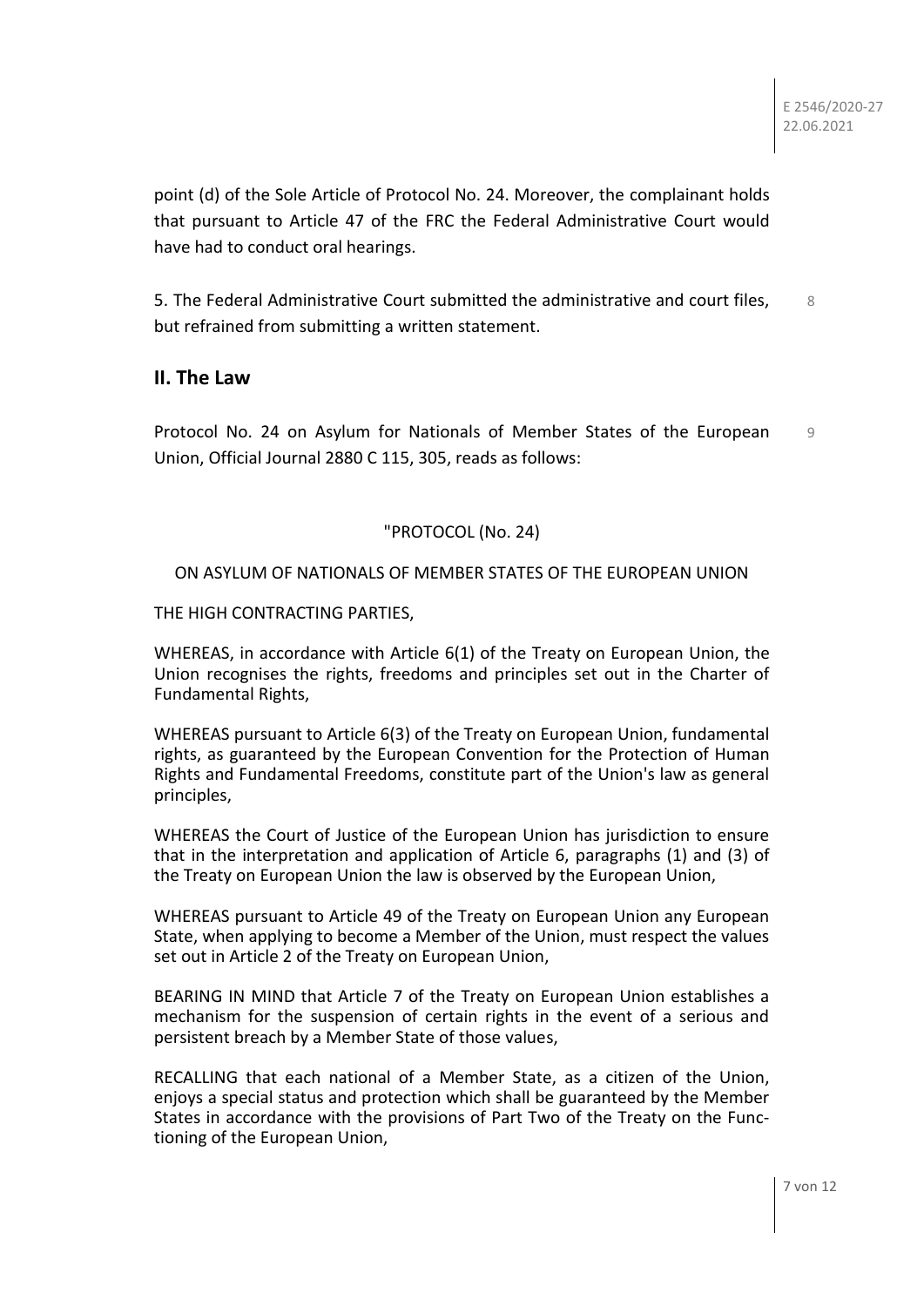BEARING IN MIND that the Treaties establish an area without internal frontiers and grant every citizen of the Union the right to move and reside freely within the territory of the Member States,

WISHING to prevent the institution of asylum being resorted to for purposes alien to those for which it is intended,

WHEREAS this Protocol respects the finality and the objectives of the Geneva Convention of 28 July 1951 relating to the status of refugees,

HAVE AGREED UPON the following provisions, which shall be annexed to the Treaty on European Union and to the Treaty on the Functioning of the European Union:

Sole Article

Given the level of protection of fundamental rights and freedoms by the Member States of the European Union, Member States shall be regarded as constituting safe countries of origin in respect of each other for all legal and practical purposes in relation to asylum matters. Accordingly, any application for asylum made by a national of a Member State may be taken into consideration or declared admissible for processing by another Member State only in the following cases:

(a) if the Member State of which the applicant is a national proceeds after the entry into force of the Treaty of Amsterdam, availing itself of the provisions of Article 15 of the European Convention for the Protection of Human Rights and Fundamental Freedoms, to take measures derogating in its territory from its obligations under that Convention;

(b) if the procedure referred to Article 7(1) of the Treaty on European Union has been initiated and until the Council, or, where appropriate, the European Council, takes a decision in respect thereof with regard to the Member State of which the applicant is a national;

(c) if the Council has adopted a decision in accordance with Article 7(1) of the Treaty on European Union in respect of the Member State of which the applicant is a national or if the European Council has adopted a decision in accordance with Article 7(2) of that Treaty in respect of the Member State of which the applicant is a national;

(d) if a Member State should so decide unilaterally in respect of the application of a national of another Member State; in that case the Council shall be immediately informed; the application shall be dealt with on the basis of the presumption that it is manifestly unfounded without affecting in any way, whatever the cases may be, the decision-making power of the Member State.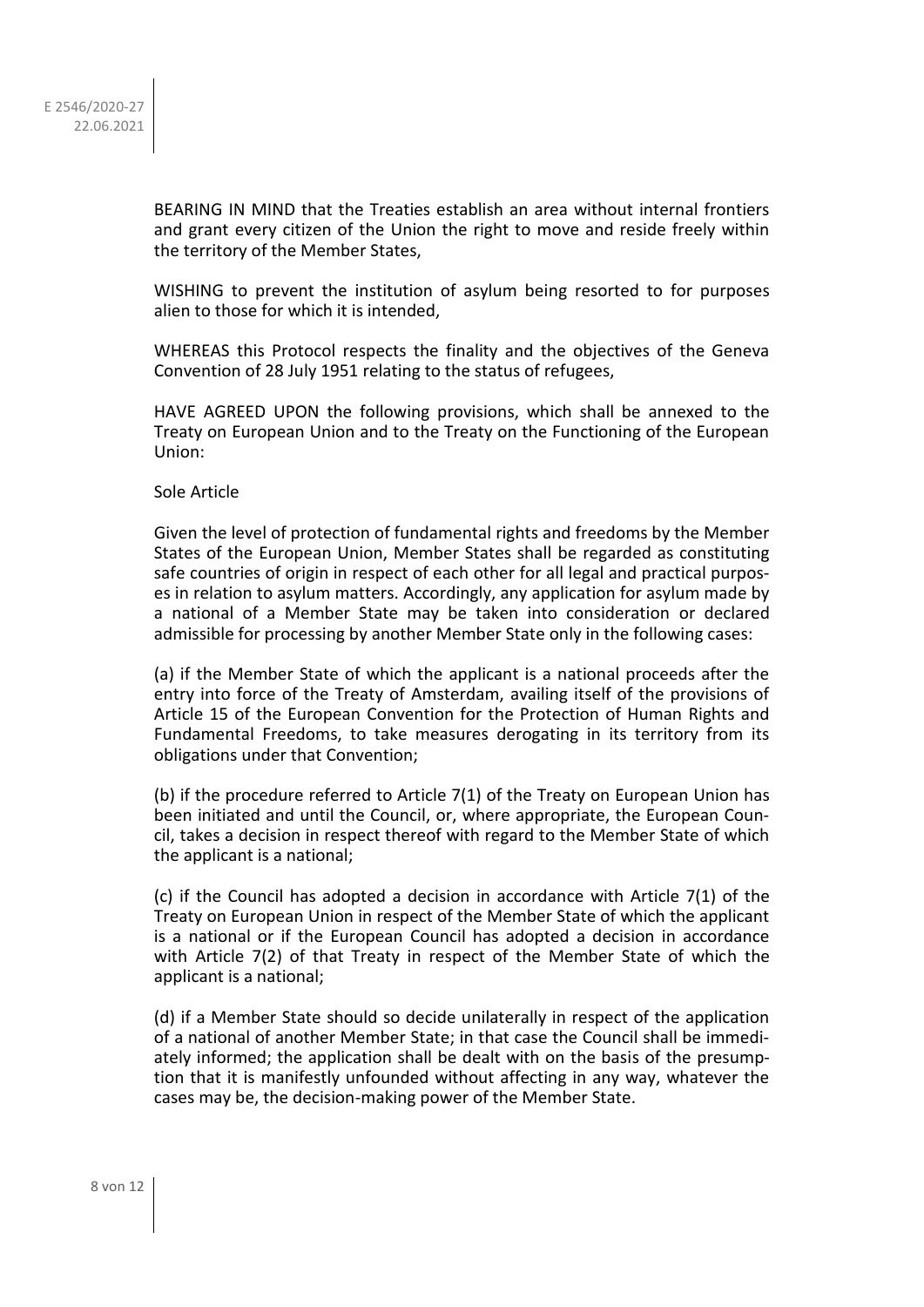# **III. Considerations**

1. The complaint, which is admissible, is unfounded. 10

2. For the Constitutional Court, no concerns have arisen regarding the validity of the legal provisions underlying the contested decision, in particular Protocol No. 24 on Asylum for Nationals of Member States of the European Union. 11

3. Furthermore, the complainant has not been violated in a constitutionally guaranteed right. 12

4. In accordance with the Constitutional Court's case law established since its decision *VfSlg. 13.836/1994* (cf. for example *VfSlg. 14.650/1996* and the earlier case law referred to there; also *VfSlg. 16.080/2001* and *17.026/2003*), Article I paragraph 1 of the Federal Constitutional Act on the Implementation of the International Convention on the Elimination of all Forms of Racial Discrimination, Federal Law Gazette *BGBl. 390/1976*, contains the general prohibition addressed to the legislation and the implementation to discriminate among non-citizens in the absence of materially justified reasons. This constitutional norm demands that non-citizens be treated equally relative to one another and that the principle of objectivity be observed. Hence, unequal treatment of non-citizens is only permitted if and when reasonable grounds are identified and unequal treatment is not disproportionate. 13

A decision is in conflict with this subjective right granted to a non-citizen by Article I paragraph 1 *leg.cit.* if it is based on a law that violates this provision (cf. e.g. *VfSlg. 16.214/2001*), if the administrative court has wrongly assumed that the content of the ordinary law applied, if it were contained in the law, contradicts the Federal Constitutional Act on the Implementation of the International Convention on the Elimination of All Forms of Racial Discrimination, Federal Law Gazette *BGBl. 390/1973*, (cf. e.g. *VfSlg. 14.393/1995, 16.314/2001*), or if the administrative court has acted arbitrarily in rendering its decision (e.g. *VfSlg. 15.451/1999, 16.297/2001, 16.354/2001 and 18.614/2008*).  $14$ 

Arbitrary conduct on the part of the administrative court, which encroaches upon the constitutional sphere, consists, inter alia, in a repeated misinterpreta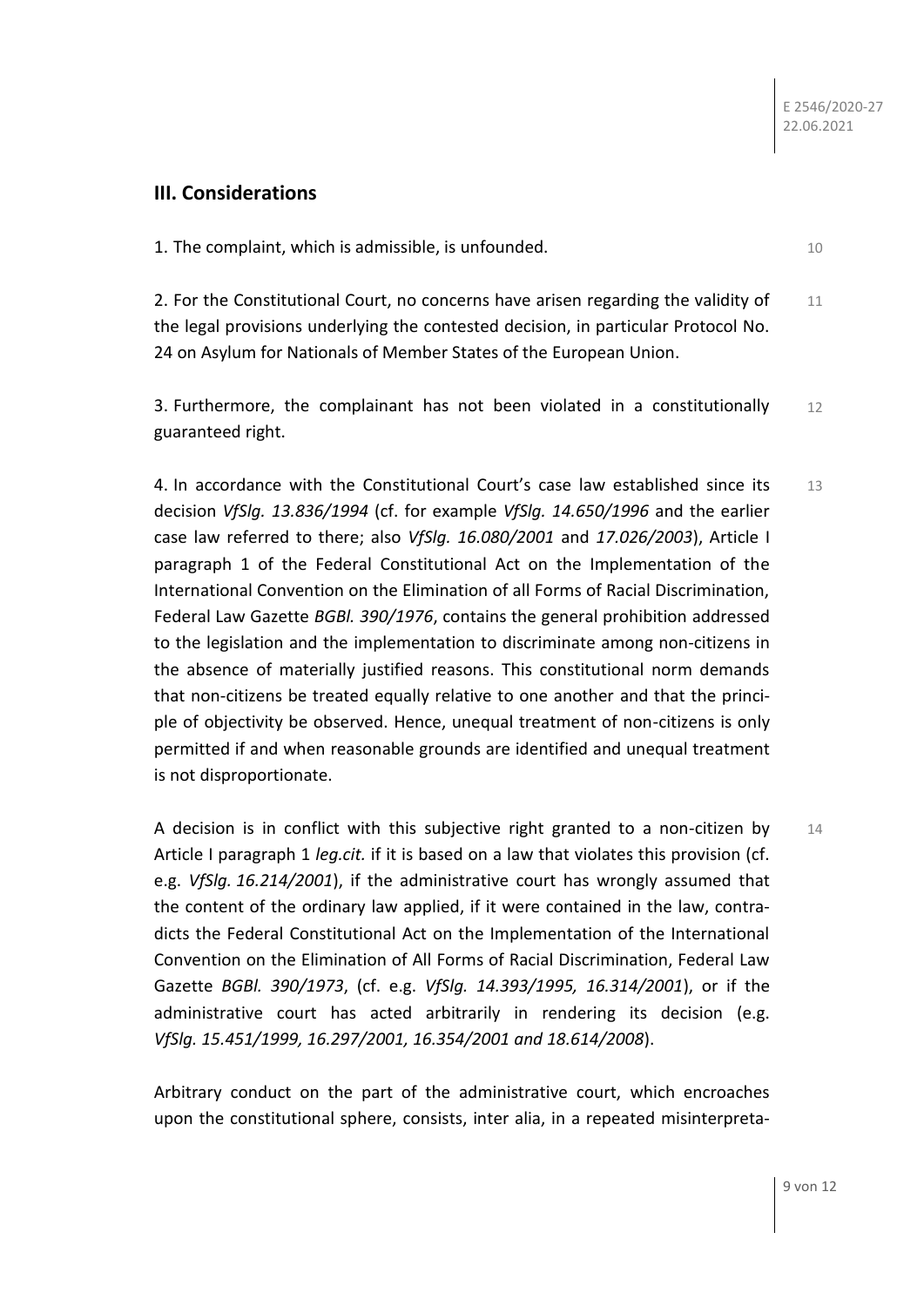tion of the law, but also in the omission of any investigation on a decisive issue or the failure to perform regular proceedings aimed at the discovery of facts, in particular by ignoring the party's submissions and by carelessly disregarding the content of the files or the specific facts of the case (e.g. *VfSlg. 15.451/1999, 15.743/2000, 16.354/2001, 16.383/2001*). 15

5. However, none of the above applies to the case in question: 16

In accordance with the Sole Article of Protocol No. 24, an application for asylum made by a national of a Member State may be taken into consideration or declared admissible for processing only if one of the exceptional facts referred to in this Article applies. The Federal Administrative Court is not to be contradicted in its assumption that the facts referred to in points (a) to (c) of the Sole Article of Protocol No. 24 *a priori* do not apply. 17

Point (d) of the Sole Article of Protocol No. 24, going beyond the preceding points, allows an individual examination of the application for protection submitted by a national of a Member State. The application is to be dealt with "on the basis of the presumption that it is manifestly unfounded". However, the asylum seeker has the possibility of invalidating this presumption of manifest unfoundedness of his application for asylum by providing evidence of the fact that exceptionally a substantive examination of his application for protection is required to comply with Austria's obligations under the Refugee Convention. 18

In order to invalidate the presumption of manifest unfoundedness of the application for asylum by a national of a Member State of the European Union, the asylum seeker's task is not only to maintain, but to justify in detail why he was unable to avail himself of the protection of his country of origin – and, in particular, of that country's courts – to escape from private or (in isolated cases) state persecution within the meaning of the Refugee Convention (cf. Supreme Administrative Court 29.5.2018, Ra 2017/20/0388). 19

6. In view of these legal provisions in effect, it is not possible to counter the Federal Administrative Court's position that the complainant, with his submission, was unable to invalidate the presumption of his application for asylum 20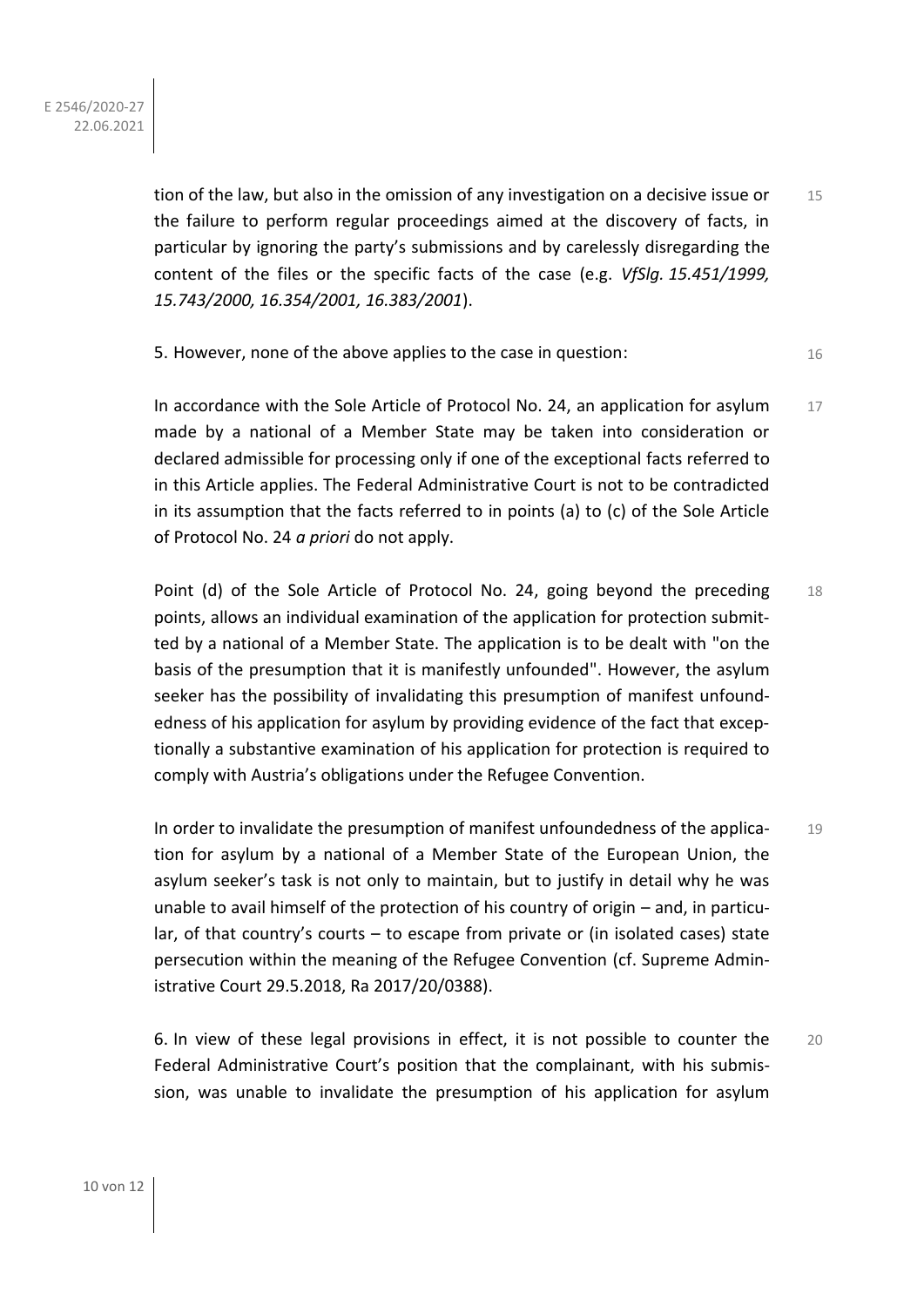being manifestly unfounded – and thus the willingness and ability of the Lithuanian (court) authorities to provide protection for him:

The Constitutional Court is not able to assess whether the treatment of the complainant by the Lithuanian security authorities – if the complainant's submission is factually correct – could have been unlawful according to national legal provisions. Pursuant to point (d) of the Sole Article of Protocol No. 24, this question is not to be examined by the Constitutional Court, as the Federal Administrative Court stated and plausibly reasoned that the Lithuanian authorities – and, in particular, their courts – were deemed to be fundamentally able and willing to provide protection. 21

With his submission, the complainant protests against his treatment by the Lithuanian security authorities. In this context, it is to be pointed out, in particular, that the complainant was able to and actually did complain about his treatment in detention and appeal against his conviction. According to the contested decision, the respective court decisions have not yet been rendered, which is not denied by the complainant in his complaint submitted to the Constitutional Court. Moreover, the complainant does not specify in his submission why, in his opinion, the Lithuanian courts are not willing or able to remedy the alleged violations of the law within the framework of the appeals procedure. 22

7. Against this background, the Federal Administrative Court was not obliged to conduct an oral hearing (Art. 47 FRC). 23

# **IV. Result**

1. The alleged violation of constitutionally guaranteed rights did not take place. 24

2. Nor have the proceedings revealed that the complainant's constitutionally guaranteed rights invoked by him were violated. Given that no objections can be raised against the legal bases applied, a violation of the complainant's rights through the application of an unlawful general norm is ruled out. 25

3. The complaint therefore is to be dismissed.

26